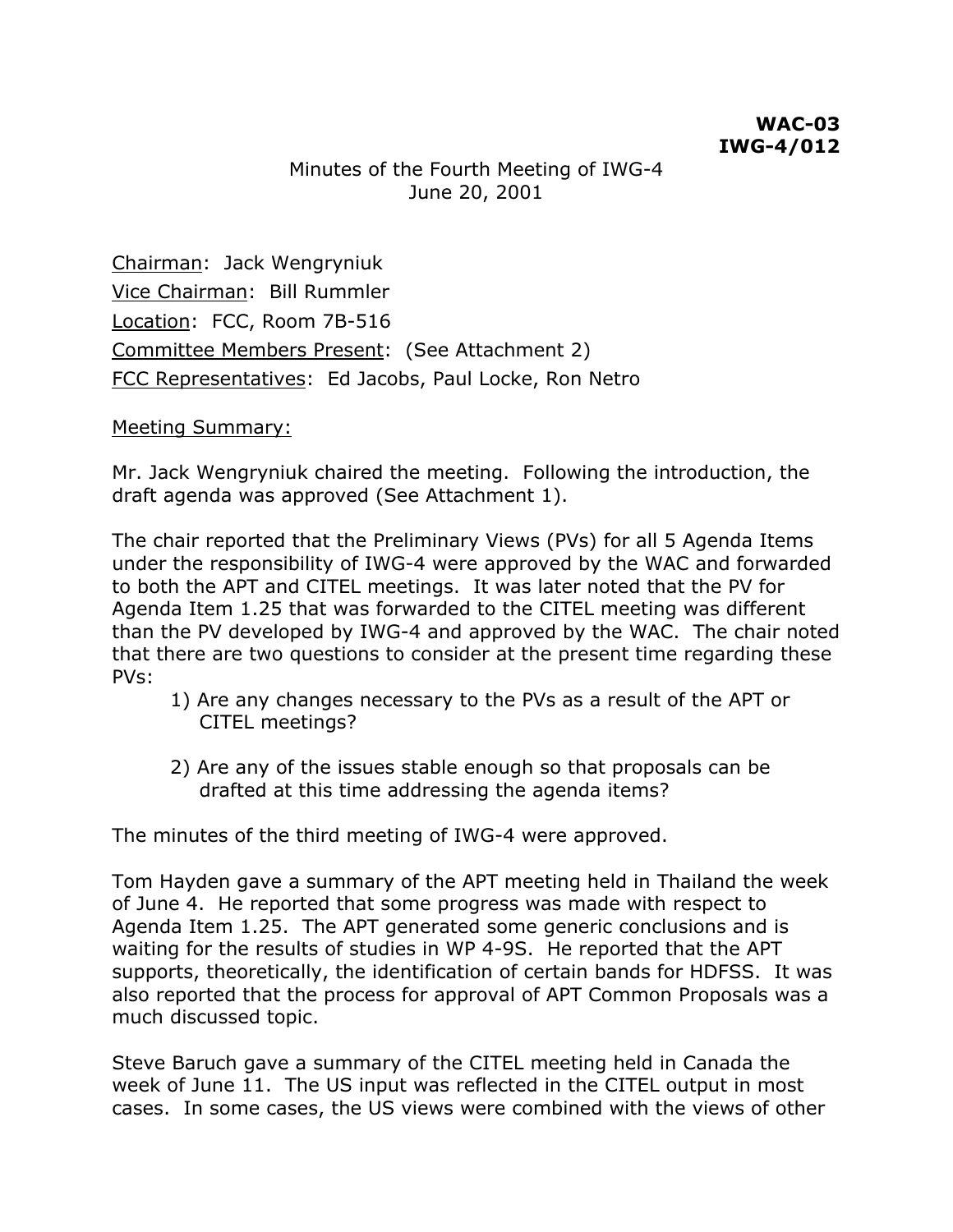administrations to represent a common CITEL view. In other cases, the views could not be combined and the views of two or more administrations are reflected in the output.

With respect to Agenda Item 1.25, there were a number of changes to the US input made at the CITEL meeting. It was noted that there was some commonality between the US views and the Canadian and Brazilian views, although some of the US views remain our own.

With respect to Agenda Item 1.32, it was reported that much progress was made. The US background and issue sections from the PV are included in the output of the CITEL meeting. It was reported that there are a number of areas of agreement regarding Resolution 84 included in the CITEL output.

With respect to Agenda Item 1.26, all of the US PV was accepted. It was noted that Brazil also had a PV on this agenda item.

The chairman again raised the issue of whether the work on any of the 5 agenda items is at the stage where proposals can be developed. The participants in the meeting did not identify any agenda items in which the work was mature enough to develop proposals at the present time.

The chair noted that the US WAC timetable currently has all proposals being approved by February 2002, and as such, IWG-4 should be looking to develop proposals after the round of ITU meetings in the October/November timeframe.

The meeting adjourned at 3:10 PM. The next meeting of IWG-4 is scheduled for August 7. The meeting will be held immediately following the WP 4-9S meeting that begins at 1:30 PM.

Documents Distributed: There were no documents distributed at the meeting

Public Participation Statement:

This meeting of IWG-4 was posted on the FCC WAC web site and was open to the public.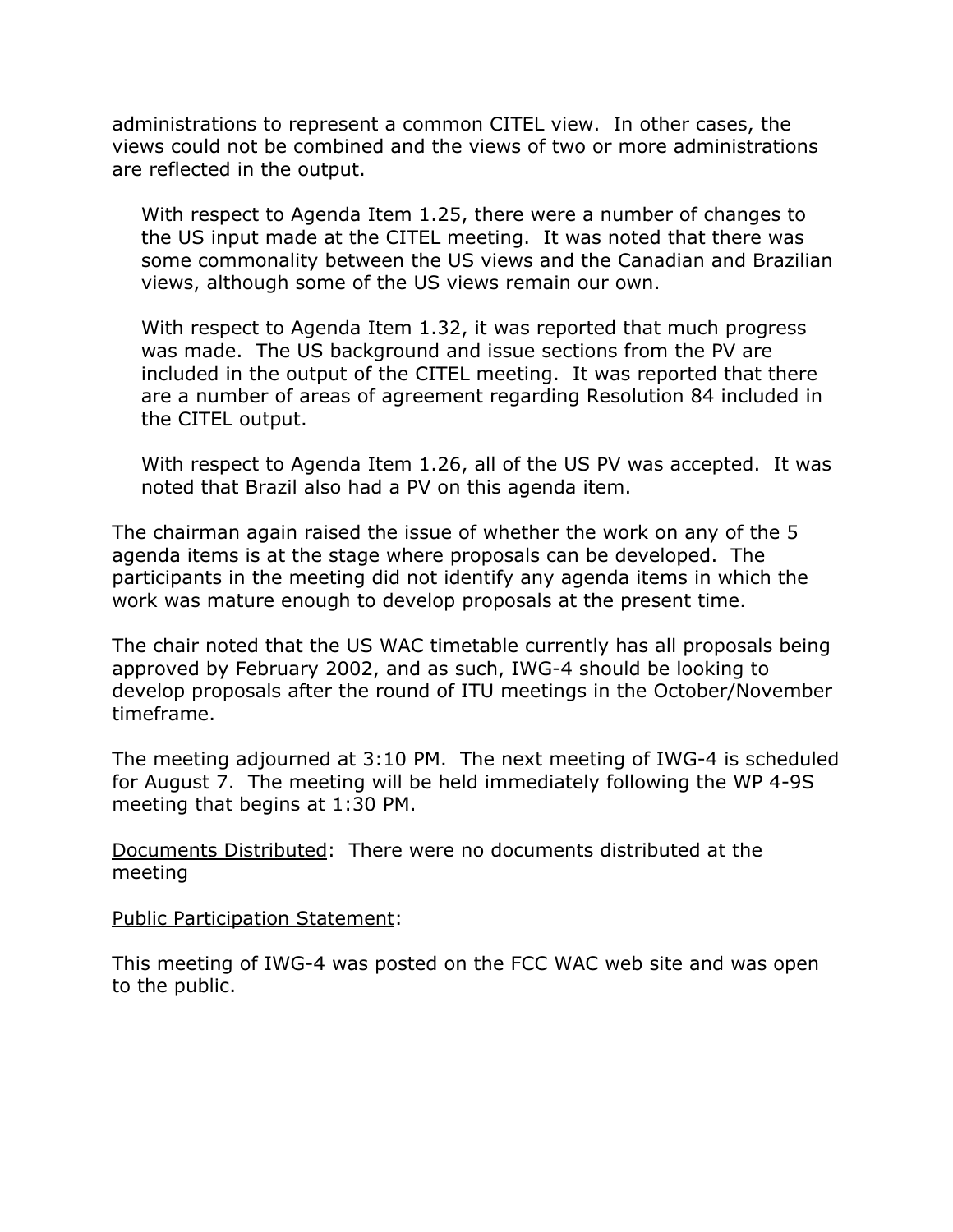## Attachment 1

Fourth Meeting of IWG-4 (June 20, 2001)

#### **Proposed Agenda for 4th Meeting of WAC IWG-4 (June 20, 2001)**

- 1. Opening Remarks and Introductions
- 2. Approval of Draft Minutes from Last Meeting (See FCC website for minutes)
- 3. Summary of recent CITEL PCCIII (Ottowa) and APT (Thailand) Meetings
- 4. Future Meetings
- 5. AOB
- 6. Close